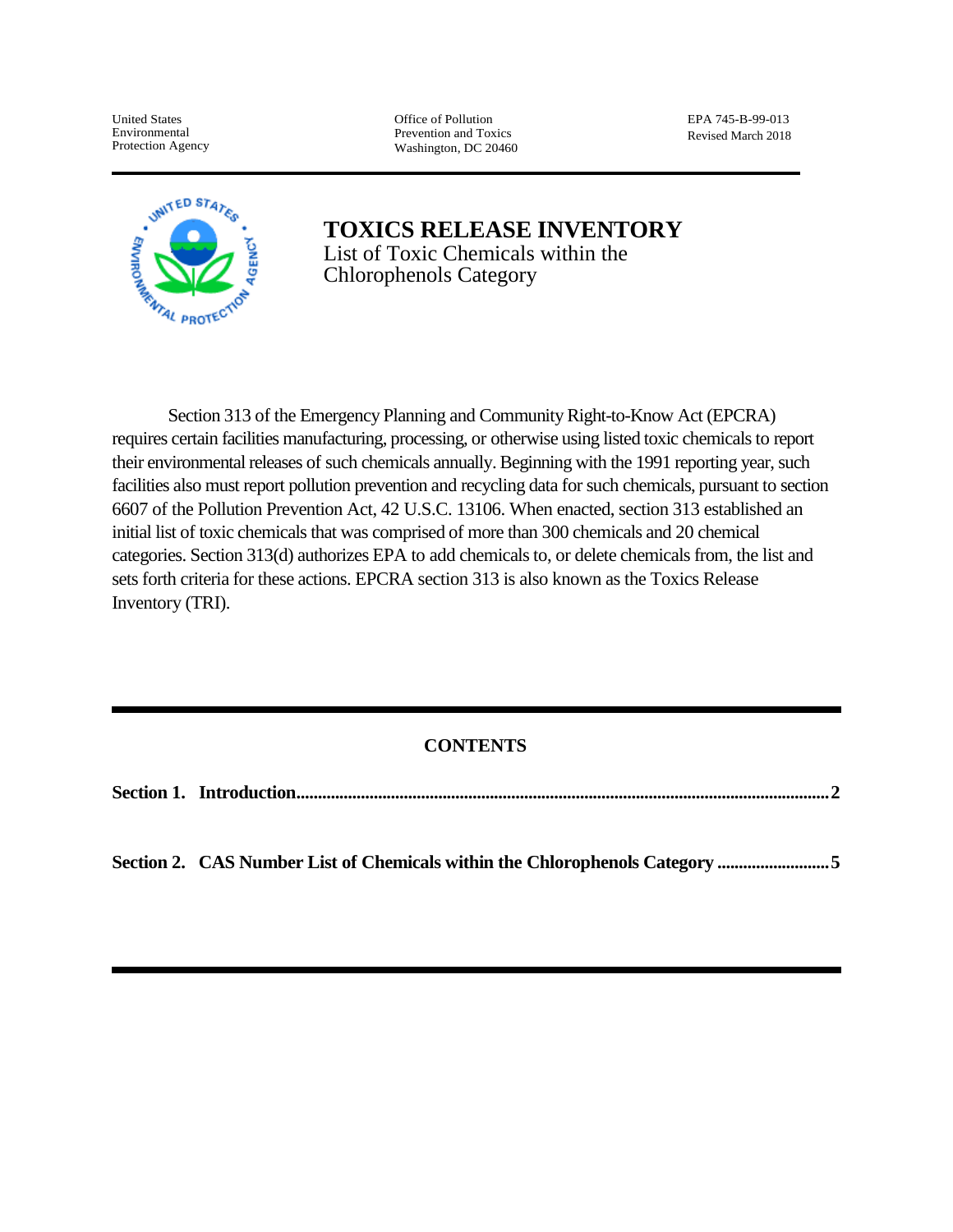#### **Section 1. Introduction**

EPCRA section 313 requires threshold determinations for chemical categories to be based on the total of all chemicals in the category manufactured, processed, or otherwise used. For example, a facility that manufactures three members of a chemical category would count the total amount of all three chemicals manufactured towards the manufacturing threshold for that category. When filing reports for chemical categories, the releases are determined in the same manner as the thresholds. One report is filed for the category and all releases are reported on thisform.

EPA is providing a following list of chemical names and Chemical Abstract Service (CAS) numbers to aid the regulated community in determining whether they need to report the chlorophenols category. Although this list covers all members of the category (except those that are individually listed), there may be CAS numbers, not included in this list, that represent mixtures of chlorophenols or mixtures of chlorophenols and other chemicals. If a facility is manufacturing, processing, or using a chemical which meets the chlorophenol definition, they must report under EPCRA section 313, even if the CAS number does not appear on the following list.

#### **Who Must Report**

A plant, factory, or other facility is subject to the provisions of EPCRA section 313, if it meets all three of the following criteria:

1. It is included in the following North American Industrial Classification System (NAICS) manufacturing codes (corresponding to Standard Industrial Classification (SIC) codes 20 through 39): 311\*, 312\*, 313\*, 314\*, 315\*, 316, 321, 322, 323\*, 324, 325\*, 326\*, 327, 331, 332, 333, 334\*, 335\*, 336, 337\*, 339\*, 111998\*, 113310, 211130\*, 212324\*, 212325\*, 212393\*, 212399\*, 488390\*, 511110, 511120, 511130, 511140\*, 511191, 511199, 512230\*, 512250\*, 519130\*, 541713\*, 541715\* or 811490\*. \*Exceptions and/or limitations exist for these NAICS codes.

Facilities included in the following NAICS codes (corresponding to SIC codes other than SIC codes 20 through 39): 212111, 212112, 212113 (corresponds to SIC code 12, Coal Mining (except 1241)); or 212221, 212222, 212230, 212299 (corresponds to SIC code 10, Metal Mining (except 1011, 1081, and 1094)); or 221111, 221112, 221113, 221118, 221121, 221122, 221330 (limited to facilities that combust coal and/or oil for the purpose of generating power for distribution in commerce) (corresponds to SIC codes 4911, 4931, and 4939, Electric Utilities); or 424690, 425110, 425120 (limited to facilities previously classified in SIC code 5169, Chemicals and Allied Products, Not Elsewhere Classified); or 424710 (corresponds to SIC code 5171, Petroleum Bulk Terminals and Plants); or 562112 (limited to facilities primarily engaged in solvent recovery services on a contract or fee basis (previously classified under SIC code 7389, Business Services, NEC)); or 562211, 562212, 562213, 562219, 562920 (limited to facilities regulated under the Resource Conservation and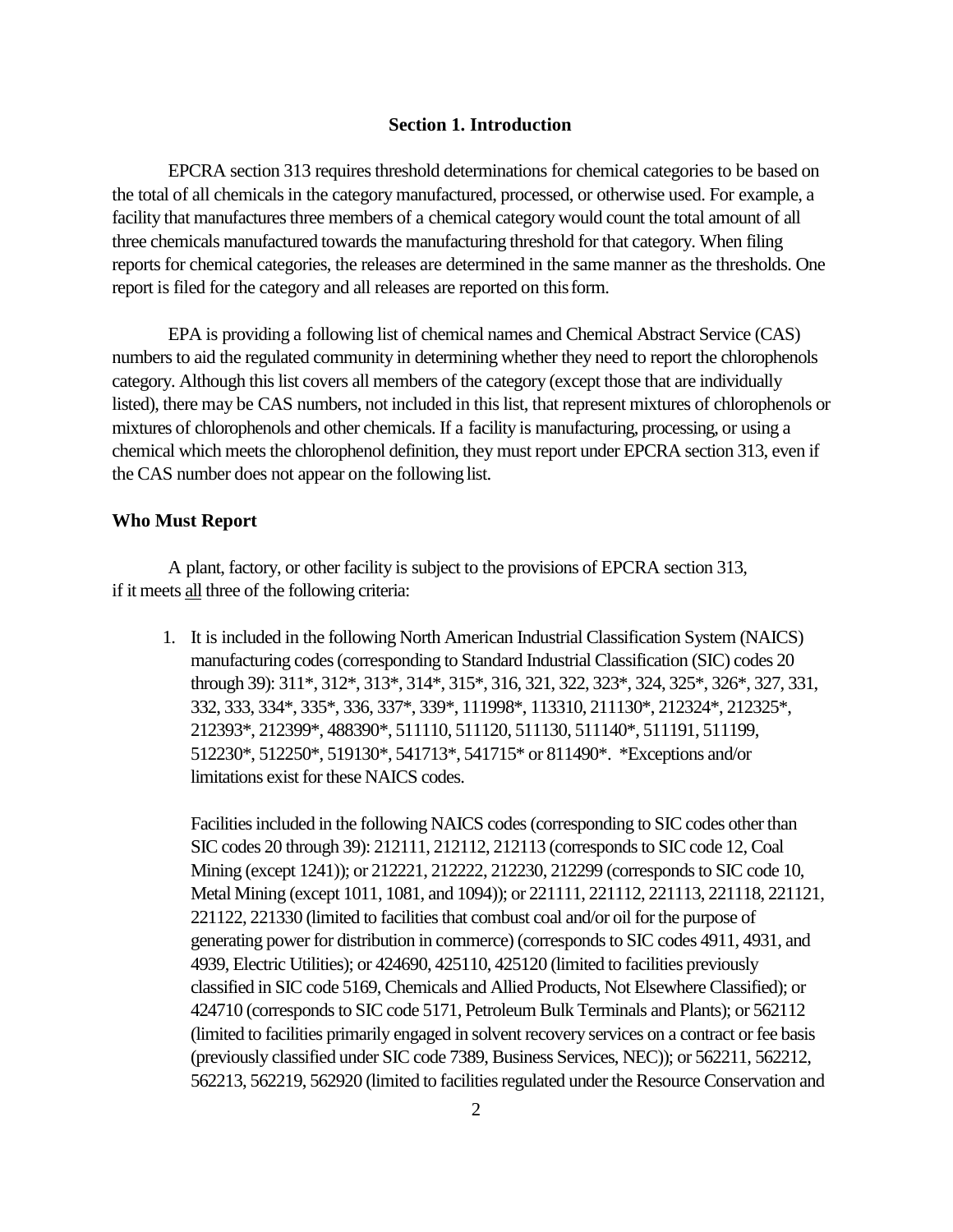Recovery Act, subtitle C, 42 U.S.C. 6921 et seq.) (corresponds to SIC code 4953, Refuse Systems); and

- 2. It has 10 or more full-time employees (or the equivalent 20,000 hours per year); and
- 3. It manufactures, imports, processes, or otherwise uses any of the toxic chemicals listed on the EPCRA Section 313 list in amounts greater than the "threshold" quantities specified below.

## **Thresholds**

Thresholds are specified amounts of toxic chemicals used during the calendar year that trigger reporting requirements.

If you *manufacture* or *import* any of the listed toxic chemicals, the threshold quantity will be:

• 25,000 pounds per toxic chemical or category over the calendar year.

If you *process* any of the listed toxic chemicals, the threshold quantity will be:

• 25,000 pounds per toxic chemical or category over the calendar year.

If you *otherwise use* any of the listed toxic chemicals (without incorporating it into any product or producing it at the facility), the threshold quantity is:

• 10,000 pounds per toxic chemical or category over the calendar year.

# **Chlorophenols Category Definition**

The chlorophenols category is defined by the following structure:



Chemicals that meet this category definition are reportable.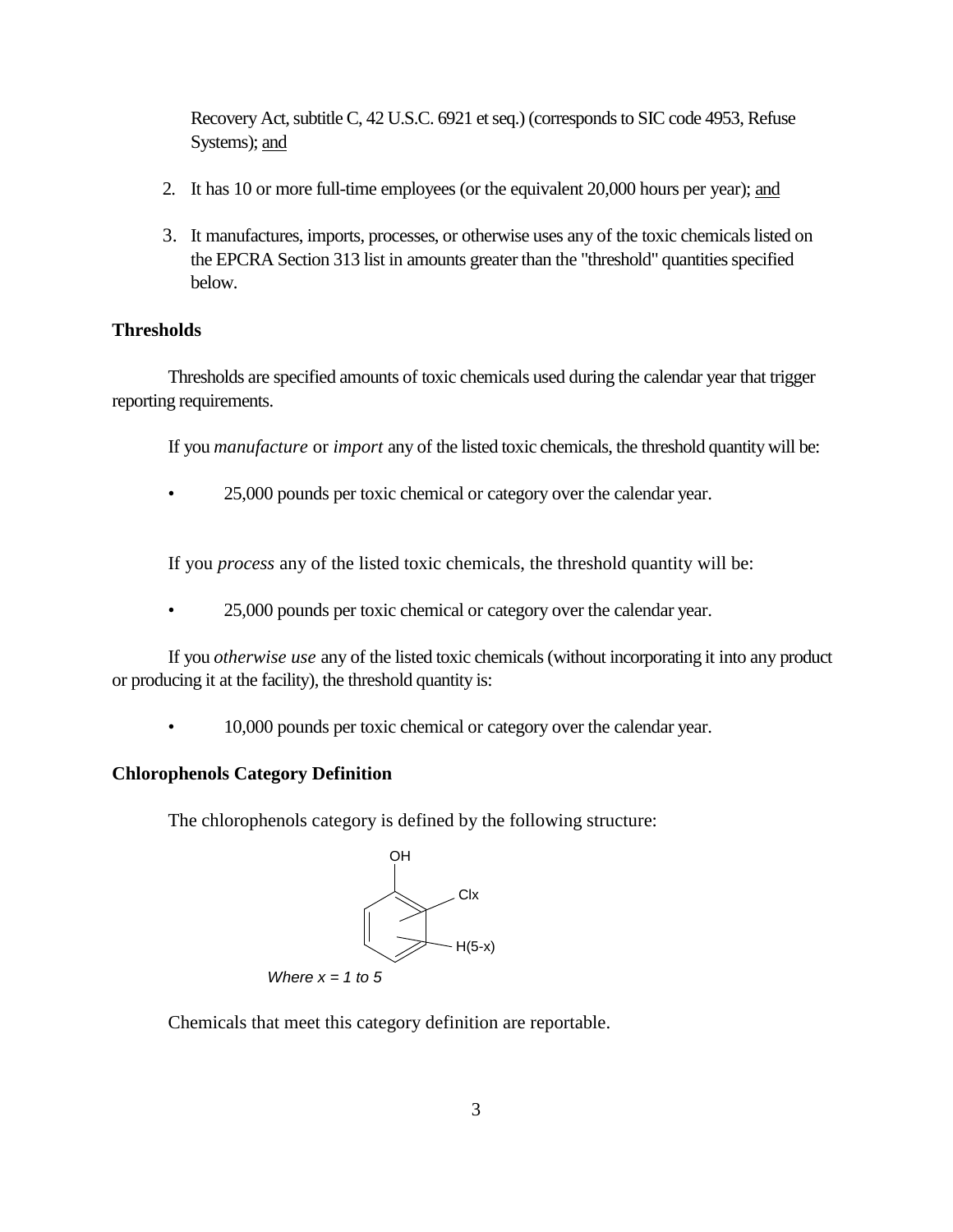### **Individually Listed Chlorophenols**

The following four chlorophenols are individually listed on the EPCRA section 313 chemical list and therefore, are not included in the chlorophenols category:

2,4-dichlorophenol (CAS number 120-83-2) 2,4,5- trichlorophenol (CAS number 95-95-4) 2,4,6-trichlorophenol (CAS number 88-06-2) pentachlorophenol (CAS number 87-86-5)

Threshold determinations should be made for each of these chemicals individually and separately from the chlorophenols category.

## *De Minimis* **Concentrations**

The chlorophenols category is subject. to the 0.1 percent *de minimis* concentration. Thus, mixtures that contain members of this category at concentrations equal to or in excess of 0.1 percent should be factored in threshold and release determinations.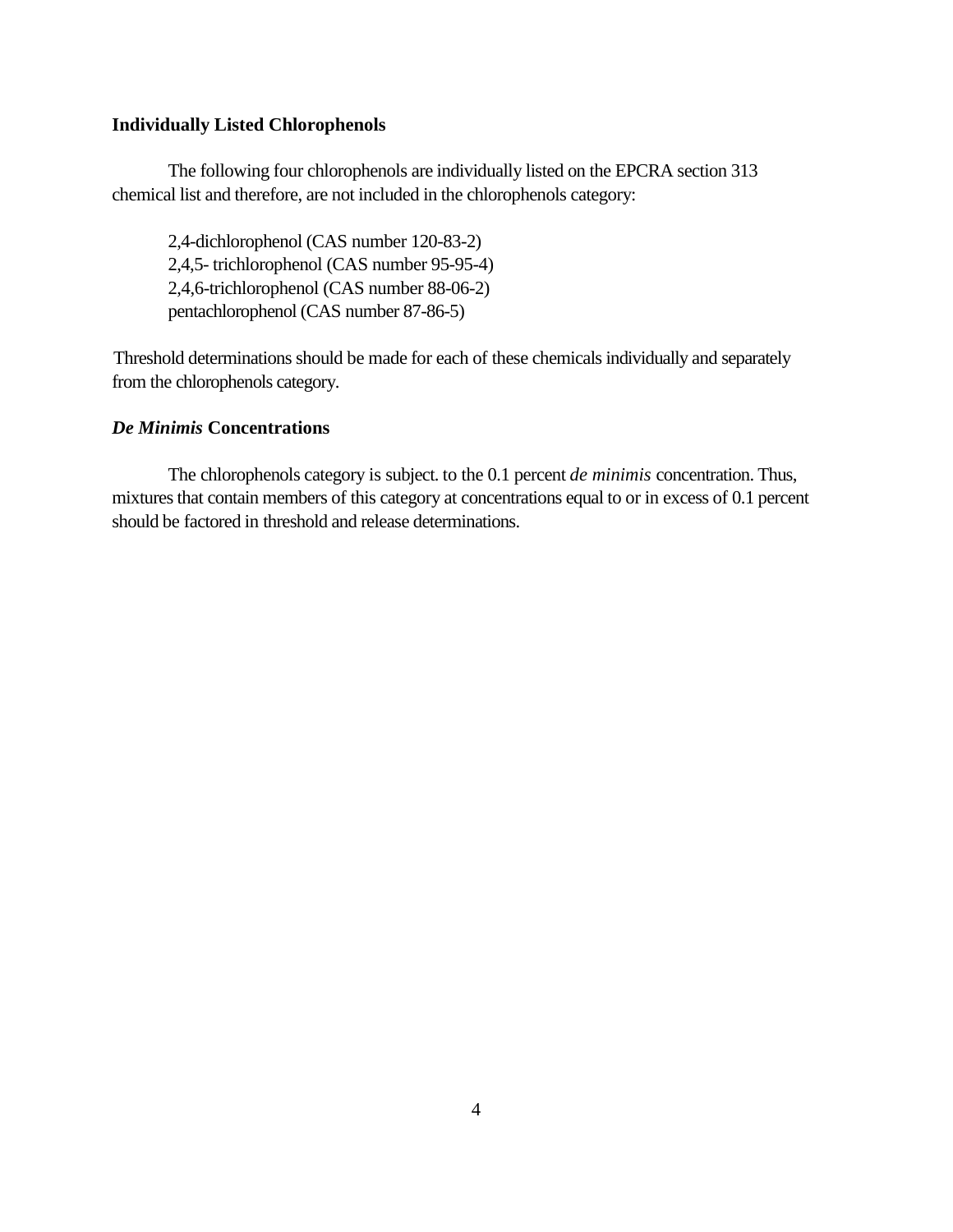#### **Section 2. Chlorophenols included in the EPCRA Section 313 Chlorophenols Category**

EPA is providing the following list of chemical names and CAS numbers to aid the regulated community in determining whether they need to report the chlorophenols category. Although this list covers all members of the category (except those that are individually listed which are identified above), there may be CAS numbers, not included in this list, that represent mixtures of chlorophenols or mixtures of chlorophenols and other chemicals. If a facility is manufacturing, processing, or using a chemical which meets the chlorophenol definition, they must report under EPCRA section 313, even if the CAS number does not appear on the following list.

# Chlorophenols Included in the EPCRA Section 313 Chlorophenols Category

Chlorophenols may be named using either numbers or letters (o, m, p), where:

ortho  $(o) = 2$ meta  $(m) = 3$ para  $(p) = 4$ 

Example: 2-chlorophenol = o-chlorophenol

Positions 1 through 6 on the ring are defined as in the structure below:



Example: 2,3-dichlorophenol would have chlorines at the 2 and 3 positions

# **NAME CAS NUMBER**

#### MONOCHLOROPHENOLS

| 2-chlorophenol           | $95 - 57 - 8$  |
|--------------------------|----------------|
| 3-chlorophenol           | $108 - 43 - 0$ |
| 4-chloroplienol          | 106-48-9       |
| $3-(or 2)$ -chlorophenol | 29353-84-2     |
| chlorophenol             | 25167-80-0     |